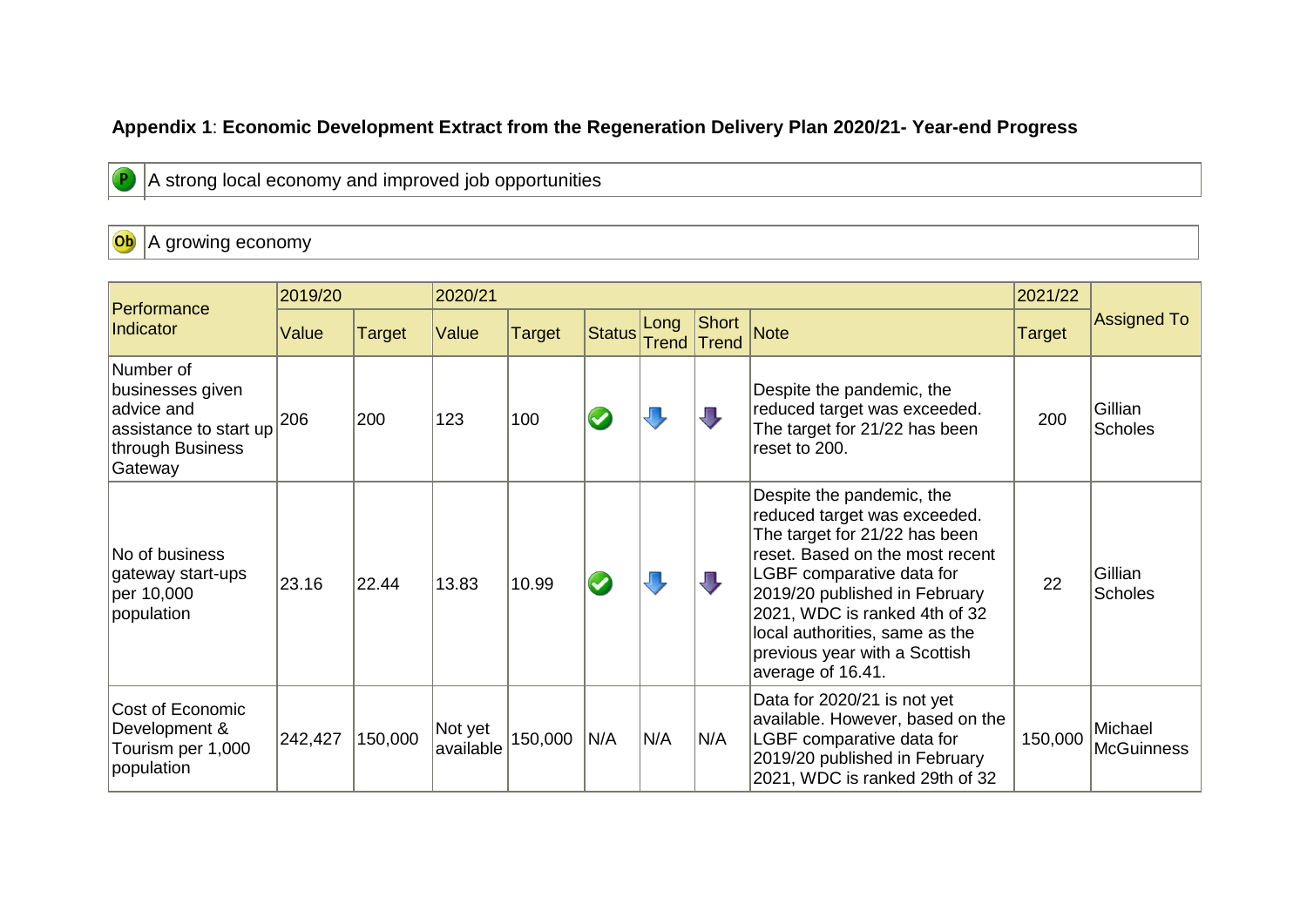| <b>Performance</b> | 2019/20 |               | 2020/21 |        |                  |      |       |                                                                                                       | 2021/22 |             |
|--------------------|---------|---------------|---------|--------|------------------|------|-------|-------------------------------------------------------------------------------------------------------|---------|-------------|
| Indicator          | Value   | <b>Target</b> | Value   | Target | Status Trend ITE | Long | Trend | Short Note                                                                                            | Target  | Assigned To |
|                    |         |               |         |        |                  |      |       | local authorities, up 2 places from<br>31st the previous year with a<br>Scottish average of £103,194. |         |             |

| <b>Action</b>                                                                                                                                                                               |                       | Status Progress | Due Date              | <b>Comment</b>                                                                                                                                              | Assigned To                  |
|---------------------------------------------------------------------------------------------------------------------------------------------------------------------------------------------|-----------------------|-----------------|-----------------------|-------------------------------------------------------------------------------------------------------------------------------------------------------------|------------------------------|
| Deliver final phase of Queens Quay<br>Infrastructure work including Utilities,<br>Basin works, and roads connections<br>across the site and commence sale of<br>plots to housing developers | $\blacktriangledown$  | 100%            | 31-Mar-<br>2021       | The Council investment of £15.62m has been<br>completed successfully.                                                                                       | Michael<br><b>McGuinness</b> |
| Queens Quay masterplan, delivering the<br>homes across the site                                                                                                                             | $\blacktriangledown$  | 100%            | $ 31 - Mar -$<br>2021 | Initial phase of social housing has come on site,<br>meting our aspirations for this year. Delivery of<br>new homes across the site will take 3 to 7 years. | Michael<br><b>McGuinness</b> |
| Progress the Delivery of the Queens<br><b>Quay District Heating Network</b>                                                                                                                 | $\blacktriangleright$ | 100%            | 31-Mar-<br>2021       | District Heating Network (Energy Centre)<br>completed as planned.                                                                                           | Michael<br>McGuinness        |

# Ob Increased skills for life and learning

| <b>Action</b>                                                                                                                                                                                                                                               | Status Progress | Due Date Comment    |                                                                                                                                                                                                                                                                         | Assigned To                  |
|-------------------------------------------------------------------------------------------------------------------------------------------------------------------------------------------------------------------------------------------------------------|-----------------|---------------------|-------------------------------------------------------------------------------------------------------------------------------------------------------------------------------------------------------------------------------------------------------------------------|------------------------------|
| Embed 'Be the Best' conversations into<br>organisational culture to ensure<br>opportunities exist to recognize employee<br>contribution, employee wellbeing and<br>learning and development to address<br>improvements identified in the Employee<br>Survey | 100%            | $ 31-Mar-$<br> 2021 | Commenced 'Be the Best' conversations with<br>staff following a significantly challenging 2020/21<br>when staff worked tirelessly to deliver not only<br>regeneration projects but also over £22m of<br>Scottish Government business grants to our<br>local businesses. | Michael<br><b>McGuinness</b> |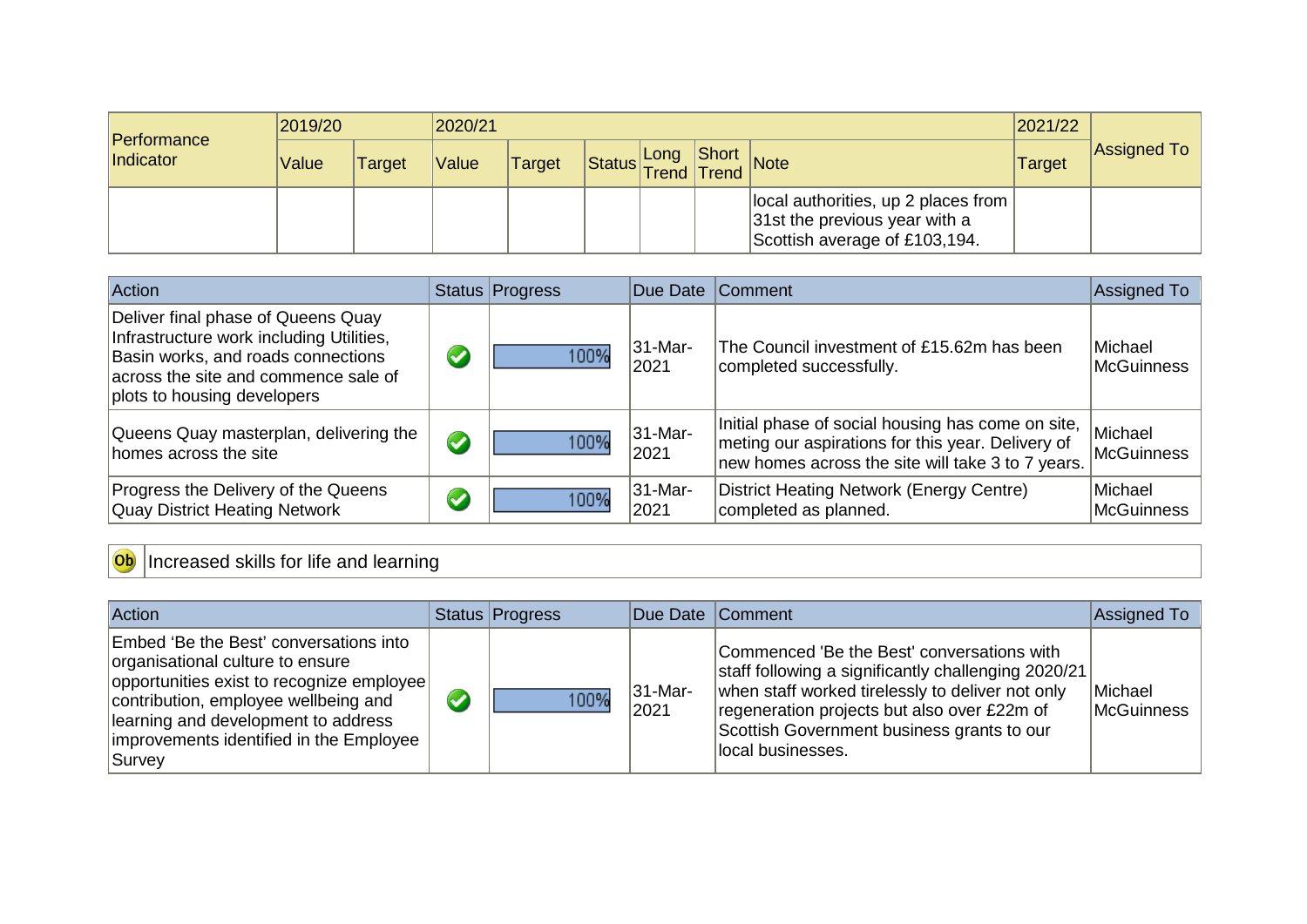

#### Efficient and effective frontline services that improve the everyday lives of residents

### **Ob** A continuously improving Council delivering best value

| Risk                                         | <b>Current Risk</b><br><b>Matrix</b> | Date<br>Reviewed   | Latest Note                                                                                                       | <b>Target Risk</b><br><b>Matrix</b> | Assigned To                  |
|----------------------------------------------|--------------------------------------|--------------------|-------------------------------------------------------------------------------------------------------------------|-------------------------------------|------------------------------|
| Failure to deliver Queens<br>Quay Masterplan | ≖<br>۰<br>۰<br>≂<br>Ì<br>Impact      | $ 31-Mar-$<br>2021 | Now that the infrastructure is complete, focus now<br>turns to securing new housing developments for the<br>site. | ┍<br>흫<br>Impact                    | Michael<br><b>McGuinness</b> |

## **Ob** Sustainable & attractive local communities

| Performance                                                                         | 2019/20 |        | 2020/21              |        |              |      |                |                                                                                                                                                                                                                                                                                                                          |               |                                                                                    |
|-------------------------------------------------------------------------------------|---------|--------|----------------------|--------|--------------|------|----------------|--------------------------------------------------------------------------------------------------------------------------------------------------------------------------------------------------------------------------------------------------------------------------------------------------------------------------|---------------|------------------------------------------------------------------------------------|
| Indicator                                                                           | Value   | Target | Value                | Target | Status Trend | Long | Short<br>Trend | <b>Note</b>                                                                                                                                                                                                                                                                                                              | <b>Target</b> | Assigned To                                                                        |
| Tonnage of carbon<br>dioxide emissions<br>from Council<br>operations and<br>lassets | 24,394  | 27,997 | Not yet<br>available | 25,478 | N/A          | N/A  | N/A            | Despite an increase in domestic<br>waste and a reduction in recycling<br>(due to the pandemic and<br>changes to services) which will<br>increase emissions from waste, it 24,000<br>is anticipated that we will meet<br>the annual carbon reduction<br>target for 2020/21. A final figure<br>will be available mid 2021. |               | Adam<br>Armour -<br>Florence;<br>Craig<br>Jardine;<br>Michael<br><b>McGuinness</b> |
| Proportion of<br>properties receiving<br>superfast broadband                        | 98.8%   | 100%   | 99.3%                | 100%   |              |      |                | While the target was just missed,<br>performance has improved from<br>the previous year. Based on the                                                                                                                                                                                                                    | 100%          | Michael<br><b>McGuinness</b>                                                       |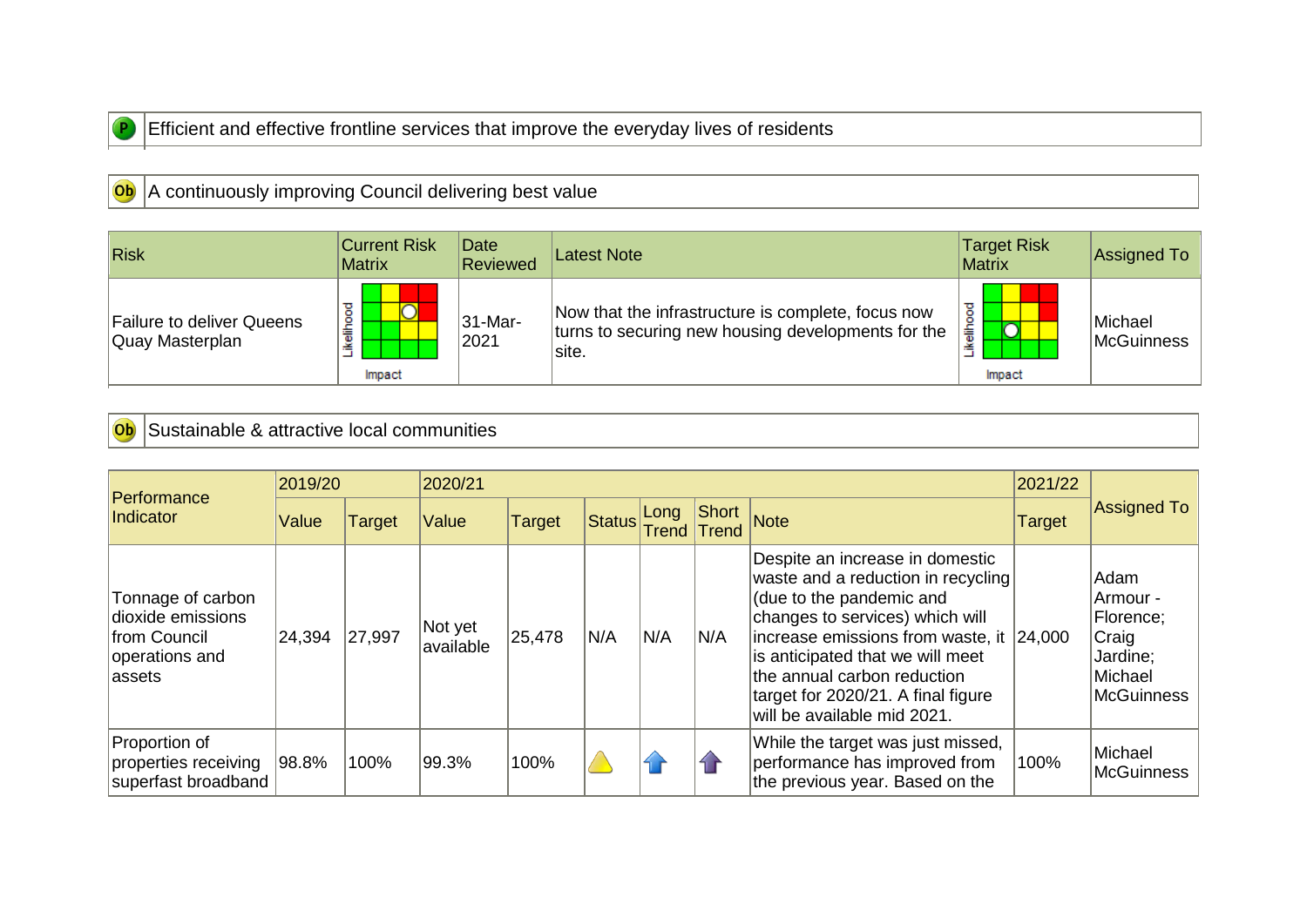| Performance                                                                                                    | 2019/20      |        | 2020/21                               |        |        | 2021/22       |                |                                                                                                                                                                                                                  |        |                             |
|----------------------------------------------------------------------------------------------------------------|--------------|--------|---------------------------------------|--------|--------|---------------|----------------|------------------------------------------------------------------------------------------------------------------------------------------------------------------------------------------------------------------|--------|-----------------------------|
| Indicator                                                                                                      | Value        | Target | Value                                 | Target | Status | Long<br>Trend | Short<br>Trend | <b>Note</b>                                                                                                                                                                                                      | Target | <b>Assigned To</b>          |
|                                                                                                                |              |        |                                       |        |        |               |                | most recent LGBF comparative<br>data for 2019/20 published in<br>February 2021, WDC is ranked<br>2nd of 32 local authorities, with a<br>Scottish average of 93.27%.                                              |        |                             |
| Town Vacancy<br>Rates                                                                                          | 14.83% 11.4% |        | <b>Not</b><br>available<br>this year. | 11.4%  | N/A    | N/A           | N/A            | Due the pandemic and the<br>complete shut down of all<br>essential retail it has not been<br>possible to do a survey in 20/21<br>as it would give false results. The<br>most recent data for 19/20 is<br>14.83%. | 11.4%  | Antony<br><b>McGuinness</b> |
| Immediately<br>available<br>employment land as<br>a % of total land<br>allocated for<br>employment<br>purposes | 43.63        | 43.63  | 43.63                                 | 42.5   |        |               | m.             | There has been no uptake on<br>available employment land which<br>is potentially due to the<br>pandemic.                                                                                                         | 42.5   | Antony<br><b>McGuinness</b> |

| $ R$ isk                       | <b>Current Risk Date</b><br><b>Matrix</b> | Reviewed            | <b>Latest Note</b>                                             | <b>Target Risk</b><br><b>Matrix</b> | <b>Assigned To</b> |
|--------------------------------|-------------------------------------------|---------------------|----------------------------------------------------------------|-------------------------------------|--------------------|
| <b>Exxon City Deal Project</b> | $\circ$<br>ikeliho<br>Impact              | $ 31-Mar-$<br> 2021 | Working towards Final Business Case and delivery<br>programme. | elihoo<br>∽<br>≚<br>Impact          | Michael McGuinness |